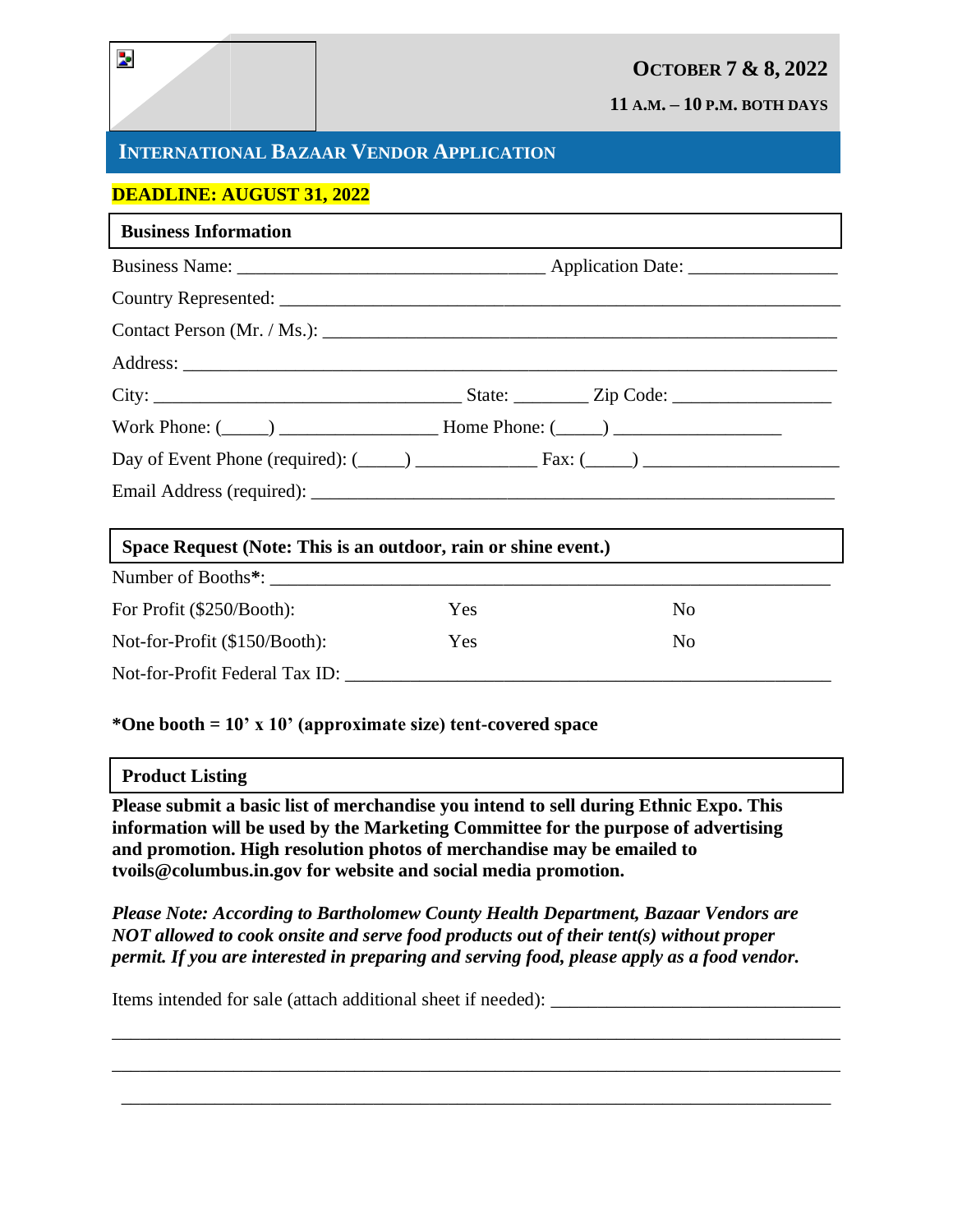## **INTERNATIONAL BAZAAR VENDOR APPLICATION**

| <b>Electricity</b>    |                     | Electricity is available in 110 volts only. All vendors are required to supply all of their                                                                                       |
|-----------------------|---------------------|-----------------------------------------------------------------------------------------------------------------------------------------------------------------------------------|
|                       |                     | own electrical material (heavy duty power cords, power strips, etc.) to the electrical<br>source. No octopus plugs may be used. No televisions or portable heaters are permitted. |
| Electricity required: | Yes                 | l No                                                                                                                                                                              |
|                       | Additional lighting | My booth will be bringing the following items require electricity (check all that apply):<br>$\Box$ Music<br>$\Box$ Computer                                                      |

\_\_\_\_\_\_\_\_\_\_\_\_\_\_\_\_\_\_\_\_\_\_\_\_\_\_\_\_\_\_\_\_\_\_\_\_\_\_\_\_\_\_\_\_\_\_\_\_\_\_\_\_\_\_\_\_\_\_\_\_\_\_\_\_\_\_\_\_\_\_\_\_\_\_\_\_

Vendors may bring additional lighting for their booth(s). **Please Note: Only LED and fluorescent bulbs are permitted. No halogen or incandescent bulbs.**

#### **Insurance**

All vendors will be required to provide a general liability certificate or personal liability certificate along with the booth rent payment, if the vendor is approved for participation at the Columbus Ethnic Expo. The liability coverage shall be 1mm for single occurrence and 2mm for aggregate coverage.\* It shall name the city of Columbus, its employees and officials as an additional insured. The issuing insurance company shall have an A.M. Best rating of B++ or better.

If a policy has no annual aggregate (such as a farm policy or homeowner policy) that also will satisfy the liability requirements as listed above. A notation in the comment section of the certificate indicating the policy in question has no aggregate is sufficient.

### **All insurance general liability certificates must be received by Friday, September 2, 2022.**

**Sustainable Event**